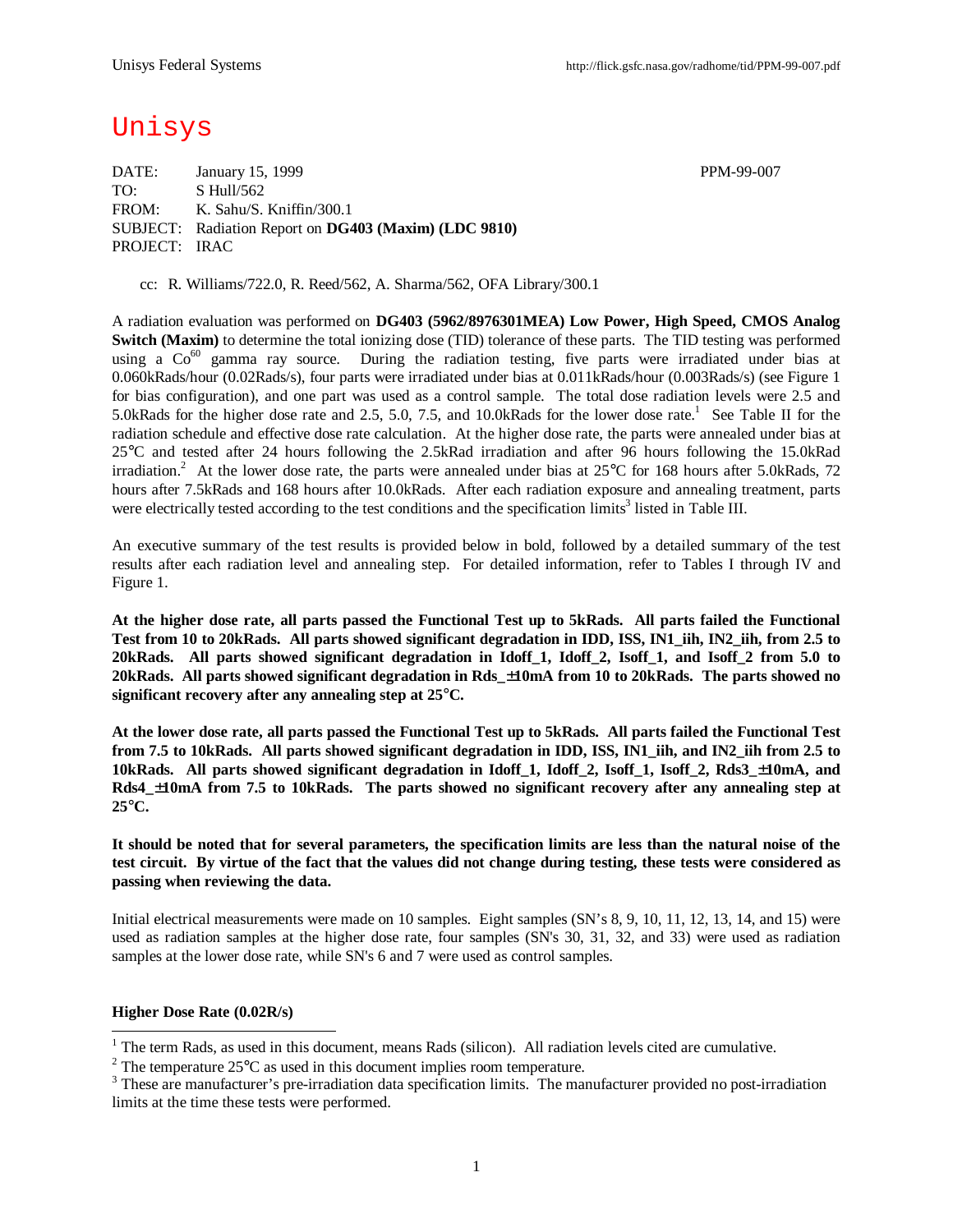After the 2.5kRad irradiation, all parts passed the Functional Test and all parts showed significant degradation in several parameters. All parts exceeded the specification limit of  $1\mu A$  for IDD vih, IN1 iih and IN2 iih all with readings >5μA. All parts fell below the specification limit of -1μA for ISS\_iih all with readings <-5μA. **All parts passed all other tests.**

After annealing the parts for 24 hours at 25°C, the parts showed no recovery in the above parameters and showed some degradation in IDD\_vil with four parts exceeding the specification limit of 1μA with readings >5μA. Four parts fell below the specification limit of -1000nA for ISS\_vil with readings <-5μA. Readings for IDD\_vih and ISS\_vih remained at >5μA.

After the 5.0kRad irradiation, all parts passed the Functional Test and all parts showed continued degradation in other parameters. Six parts exceeded the specification limit for IDD vil with readings  $>5\mu A$  and six parts fell below the specification limit for ISS\_vil with readings <-5μA. All parts continued to exceed/fall below the specification limits for IDD\_vih and ISS\_vih with readings >5μA/<-5μA. Readings for IN1\_iih and IN2\_iih reverted to >5μA for both. All parts marginally exceeded the specification limit of 0.25nA for Idoff 1, Idoff 2, Isoff 1 and Isoff 2 with readings in the range of 1 to 12nA. **All parts passed all other tests.**

After the 10.0kRad irradiation, all parts showed significant degradation in numerous parameters. All parts failed the Functional Test. All parts passed IDD vil and ISS vih. Seven parts exceeded the specification limit for IDD vil with readings >5μA and seven parts fell below the specification limit for ISS\_vil with readings <-5μA. All parts continued to exceed/fall below the specification limits for IDD\_vih and ISS\_vih with readings >5μA/<-5μA. All parts exceeded the specification limit of 0.25nA for Idoff\_1 and Isoff\_1 with readings >5μA. All parts fell below the specification limit of -0.25nA for Idoff\_2 and Isoff\_2 with readings in the range of -80 to -142nA. One part for Rds1\_10mA, two parts for Rds2\_10mA, seven parts for Rds3\_10mA, six parts for Rds4\_10mA, one part for Rds1\_-10mA, two parts for Rds2\_-10mA, seven parts for Rds3\_-10mA, and six parts for Rds4\_-10mA exceeded the specification limit of 35Ω with readings >940Ω. **All parts passed all other tests.**

After the 15.0kRad irradiation, all parts showed very different results from those at 10kRads. All parts continued to fail the Functional Test. All parts had readings  $>5\mu A$  for Idoff 1 and Isoff 2. All parts fell below the specification limits for Idoff 2 and Isoff 2 with readings in the range of -80 to -142nA. All parts had readings >940Ω for Rds1\_10mA, Rds2\_10mA, Rds1\_-10mA, and Rds2\_-10mA. **All parts passed all other tests.**

After annealing the parts for 96 hours at 25°C, the parts showed no significant recovery in any parameter with readings very similar to those at 15kRads.

After the 20.0kRad irradiation, all parts showed no significant change with readings very similar to those at 15kRads. **All parts passed all other tests.**

## **Lower Dose Rate (0.003R/s)**

After the 2.5kRad irradiation, all parts passed the Functional Test. All parts exceeded the specification limit of 1μA for IDD\_vil with readings in the range of 14 to 29μA. All parts fell below the specification limit of -1μA for ISS\_vil with readings in the range of -22 to -42μA. One part exceeded the specification limit of 1μA for IN1\_iih and IN2\_iih with readings >41μA. **All parts passed all other tests.**

After the 5.0kRad irradiation, all parts passed the Functional Test. One part fell below the specification limit for ISS\_vil with a reading of -1.3μA. All parts exceeded the specification limit of 1μA for IDD\_vih with readings in the range of 59 to 100μA. All parts fell below the specification limit for ISS\_vih with readings in the range of -73 to -100μA. All parts exceeded the specification limit for IN1\_iih and IN2\_iih with readings >41μA. **All parts passed all other tests.**

After annealing the parts for 168 hours at 25°C, the parts showed no significant change in any parameter.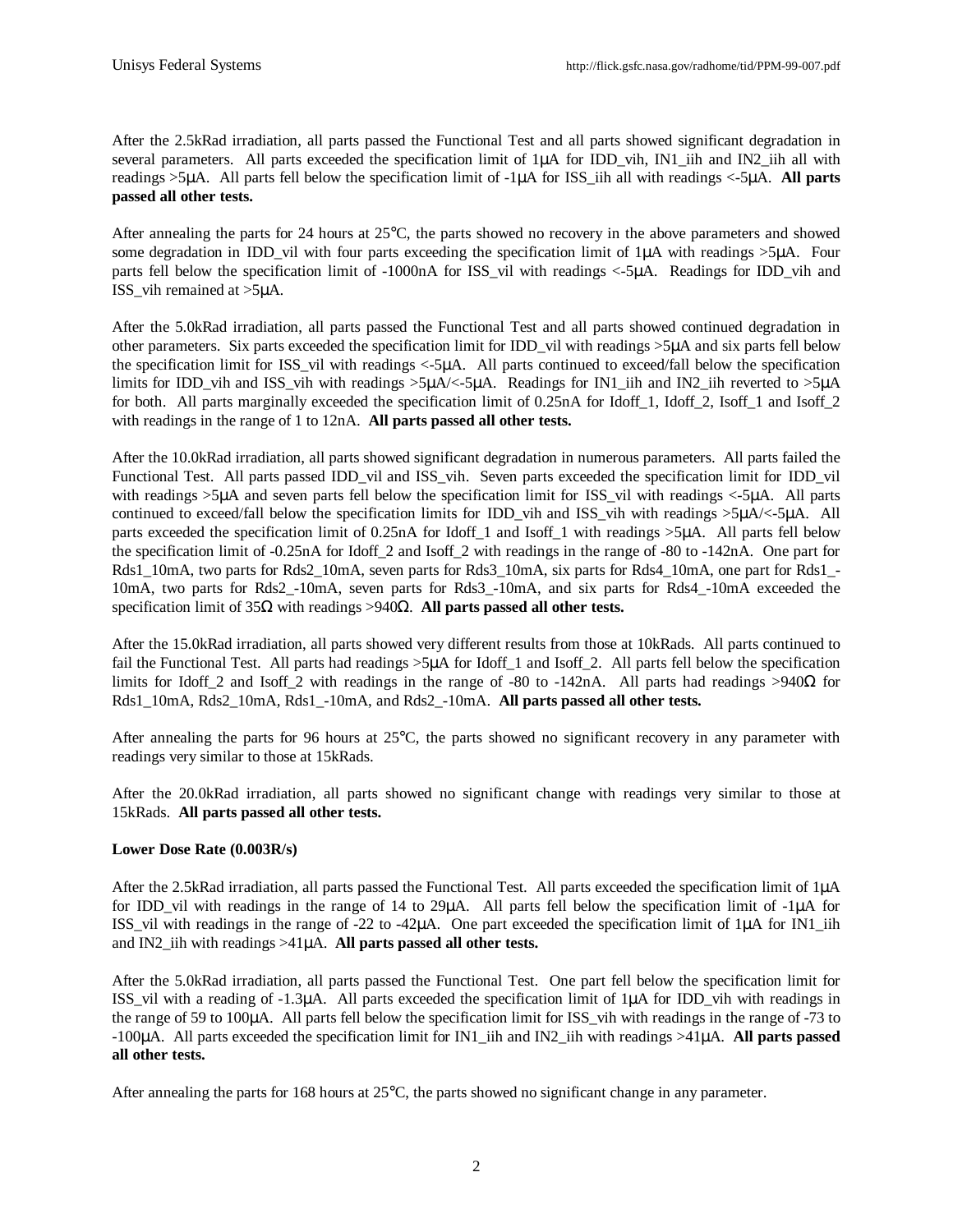After the 7.5kRad irradiation, all parts failed the functional test. All parts exceeded the specification limit for IDD vih with readings  $>100\mu$ A. All parts fell below the specification limit for ISS vih with readings  $<100\mu$ A. All parts exceeded the specification limit for IN1\_Iih and IN2\_Iih with readings >41μA. All parts exceeded the specification limit of 0.25nA for Idoff\_1 and Isoff\_1 with readings >5μA. All parts fell below the specification limit of -0.25nA for Idoff\_2 with readings in the range of -84 to -85nA. All parts exceeded the specification limit of 0.25nA of fell below the specification limit of -0.25nA for Isoff 2 with readings in the range of -90 to 1011nA. Two parts exceeded the specification limit of  $45\Omega$  for Rds3 +10mA, Rds3 -10mA, Rds4 +10mA, Rds4 -10mA with readings >944Ω. **All parts passed all other tests.**

After annealing the parts for 72 hours at 25°C, the parts showed no recovery in any parameter. Several parameters showed different readings due to a programming change to allow the ATE to measure higher values for some parameters. IDD vil and IDD vih both show readings  $>100\mu$ A. ISS vil had readings  $<-3m$ A and ISS vih had readings <-5mA. IN1\_Iih and IN2\_Iih now show readings >328μA. Idoff\_1 and Isoff\_1 both had readings >48μA. Idoff 2 had readings in the range of -600 to -700nA. For Isoff 2, two parts fell below the specification limit with readings of -730 and -800nA.

After the 10.0kRad irradiation, all parts failed the functional test. All parts exceeded the specification limit for IDD vil and IDD vih with readings  $>100\mu$ A. All parts fell below the specification limit for ISS vil with readings <-2.7mA. All parts fell below the specification limit for ISS\_vih with readings <-4.1mA. All parts exceeded the specification limit for IN1. Iih and IN2. Iih with readings >328μA. All parts exceeded the specification limit for Idoff\_1 and Isoff\_1 with readings >47μA. All parts fell below the specification limit for Idoff\_2 with readings in the range of -680 to -720nA. All parts exceeded the specification limit for Isoff\_2 with readings in the range of 220 to 3450nA. An increase of 16nA was noted in Ison\_1 implying that these parts have degraded to a level outside the specification limit. All parts exceeded the specification limit of  $45\Omega$  for Rds3 +10mA, Rds3 -10mA, Rds4\_+10mA, Rds4\_-10mA with readings >944Ω. **All parts passed all other tests.**

After annealing the parts for 168 hours at 25°C, the parts showed no significant recovery in any parameter.

Table IV provides a summary of the test results with the mean and standard deviation values for each parameter after each irradiation exposure and annealing step.

Any further details about this evaluation can be obtained upon request. If you have any questions, please call us at (301) 731-8954.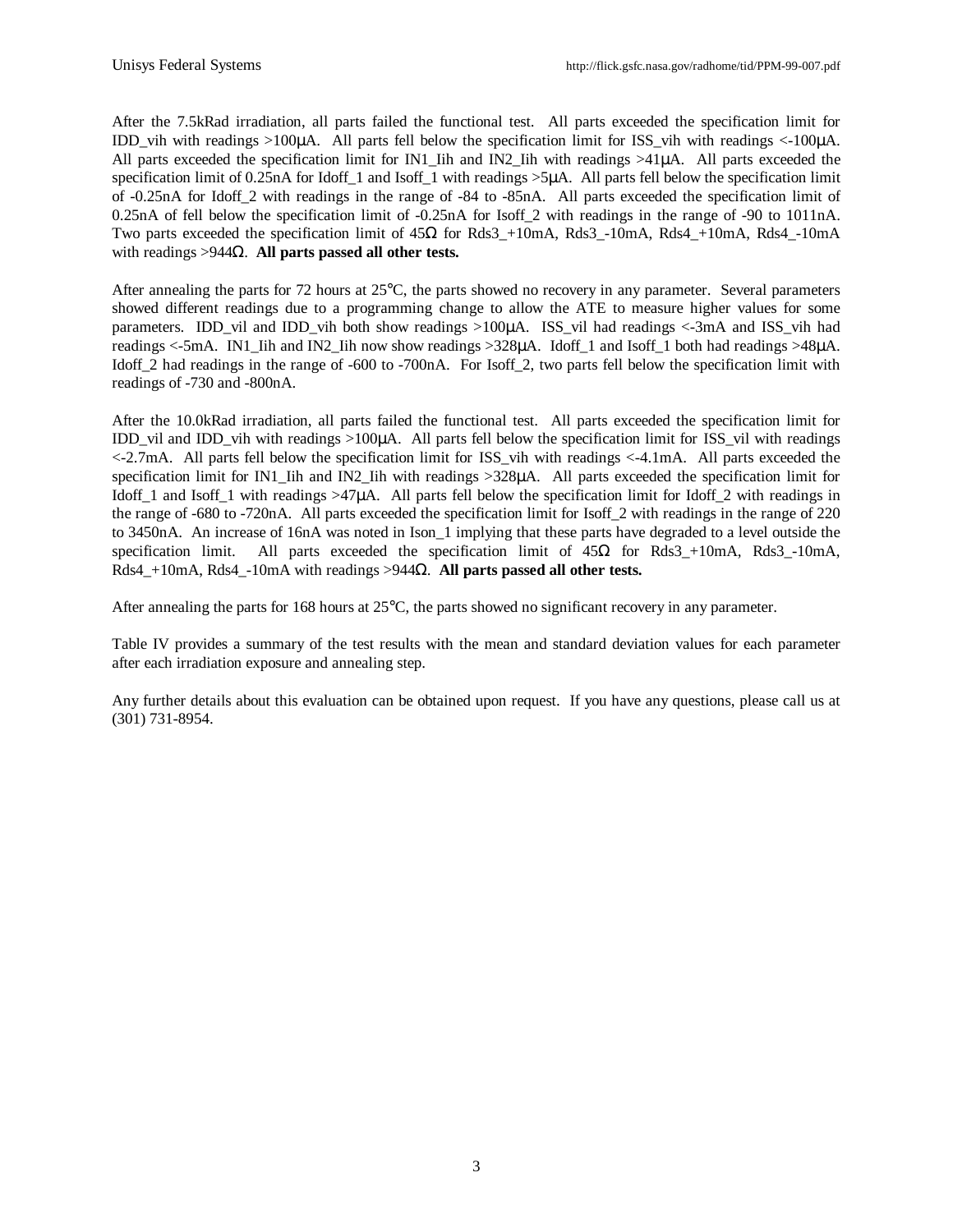#### \_\_\_\_\_\_\_\_\_\_\_\_\_\_\_\_\_\_\_\_\_\_\_\_\_\_\_\_\_\_\_\_\_\_\_\_\_\_\_\_\_\_\_\_\_\_\_\_\_\_\_\_\_\_\_\_\_\_\_\_\_\_\_\_\_\_\_\_\_\_\_\_\_\_\_\_\_\_\_\_\_\_\_\_\_\_\_\_\_\_\_\_ ADVISORY ON THE USE OF THIS DOCUMENT

The information contained in this document has been developed solely for the purpose of providing general guidance to employees of the Goddard Space Flight Center (GSFC). This document may be distributed outside GSFC only as a courtesy to other government agencies and contractors. Any distribution of this document, or application or use of the information contained herein, is expressly conditional upon, and is subject to, the following understandings and limitations:

(a) The information was developed for general guidance only and is subject to change at any time;

(b) The information was developed under unique GSFC laboratory conditions which may differ substantially from outside conditions;

(c) GSFC does not warrant the accuracy of the information when applied or used under other than unique GSFC laboratory conditions;

(d) The information should not be construed as a representation of product performance by either GSFC or the manufacturer;

(e) Neither the United States government nor any person acting on behalf of the United States government assumes any liability resulting from the application or use of the information.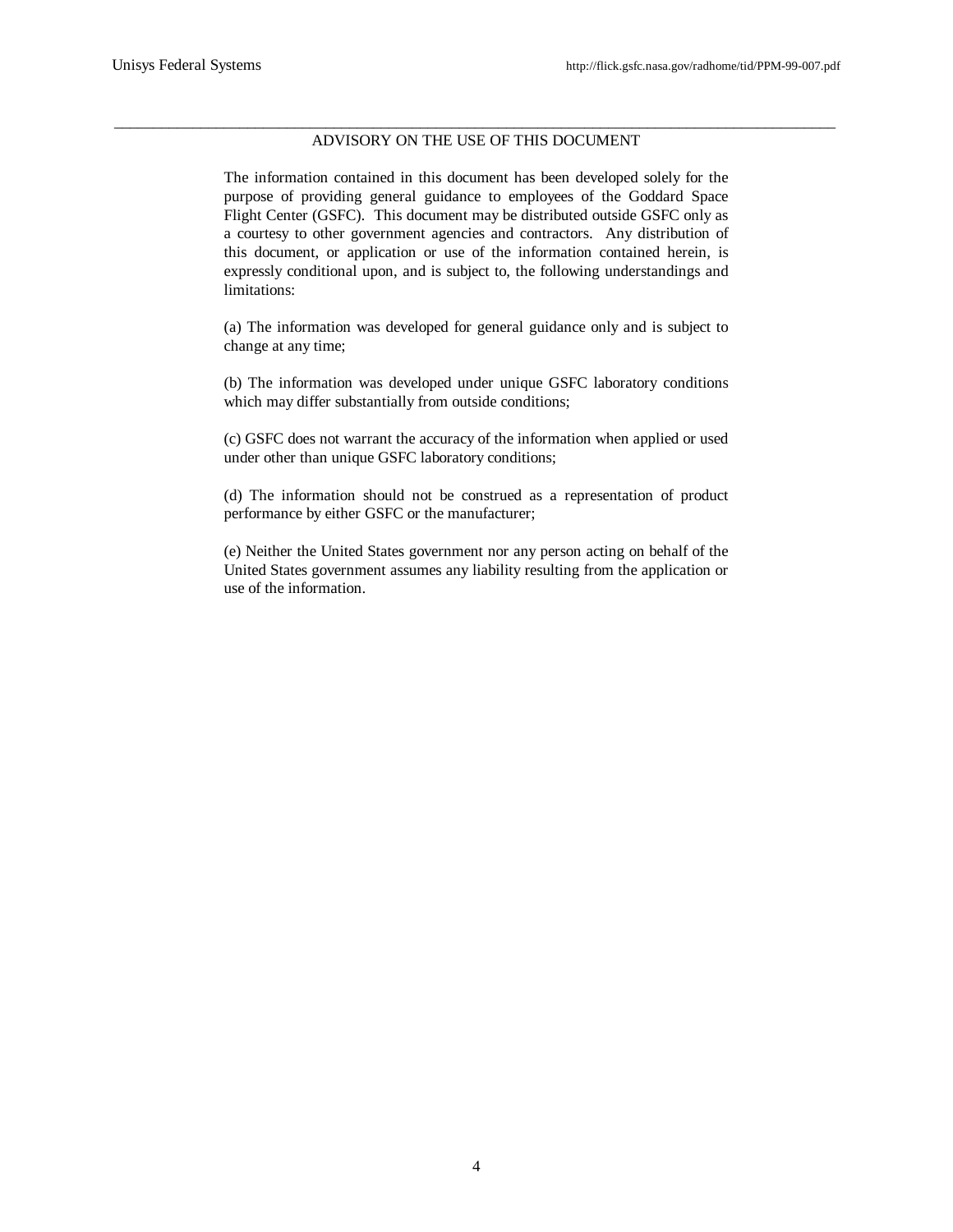

Figure 1. Radiation Bias Circuit for DG403

Notes:

- 1.  $V_+ = +15V \pm 0.5V$ ,  $V_- = -15V \pm 0.5V$ ,  $V_L = +5.0V$ ,  $\pm 0.5V$ .
- 2.  $R_1 = 2k\Omega \pm 10\%, \frac{1}{4}W$ .
- 3.  $R_2 = 10k\Omega \pm 10\%, \frac{1}{4}W$ .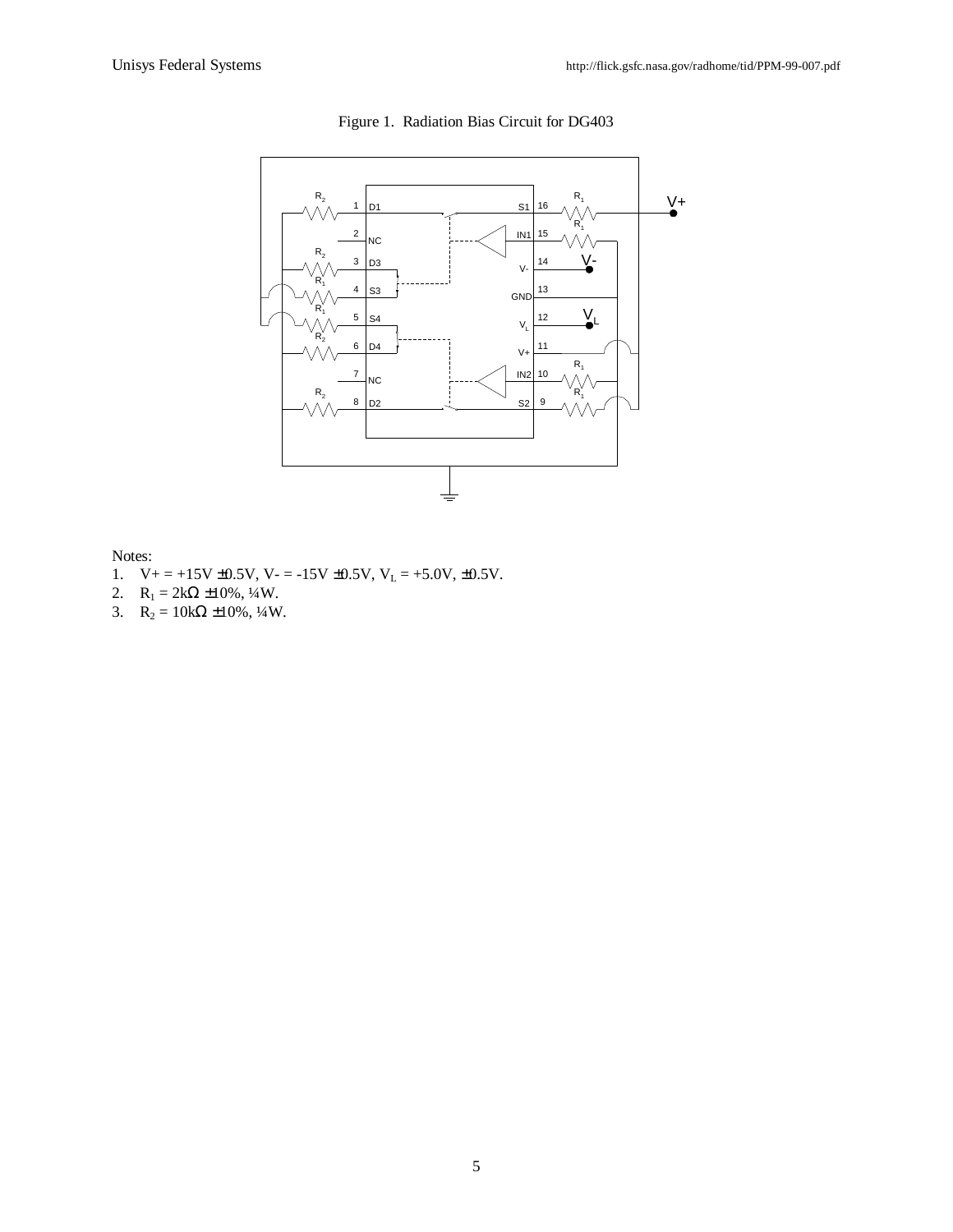| Generic Part Number:                 | <b>DG403</b>                                             |
|--------------------------------------|----------------------------------------------------------|
| <b>IRAC Part Number:</b>             | DG403 (5962/8976301MEA)                                  |
| Charge Number:                       | M88563                                                   |
| Manufacturer:                        | Maxim                                                    |
| Lot Date Code (LDC):                 | 9810                                                     |
| <b>Quantity Tested:</b>              | 14                                                       |
| Serial Number of Control Samples:    | 6, 7                                                     |
| Serial Numbers of Radiation Samples: | 8, 9, 10, 11, 12, 13, 14, 15 (HDR), 30, 31, 32, 33 (LDR) |
| Part Function:                       | Low Power, High Speed, CMOS Analog Switch                |
| Part Technology:                     | <b>CMOS</b>                                              |
| Package Style:                       | 16 Pin Dip                                               |
| Test Equipment:                      | A540                                                     |
| Test Engineer:                       | A. Duvalsaint                                            |

## TABLE I. Part Information

• The manufacturer for this part guaranteed no radiation tolerance/hardness.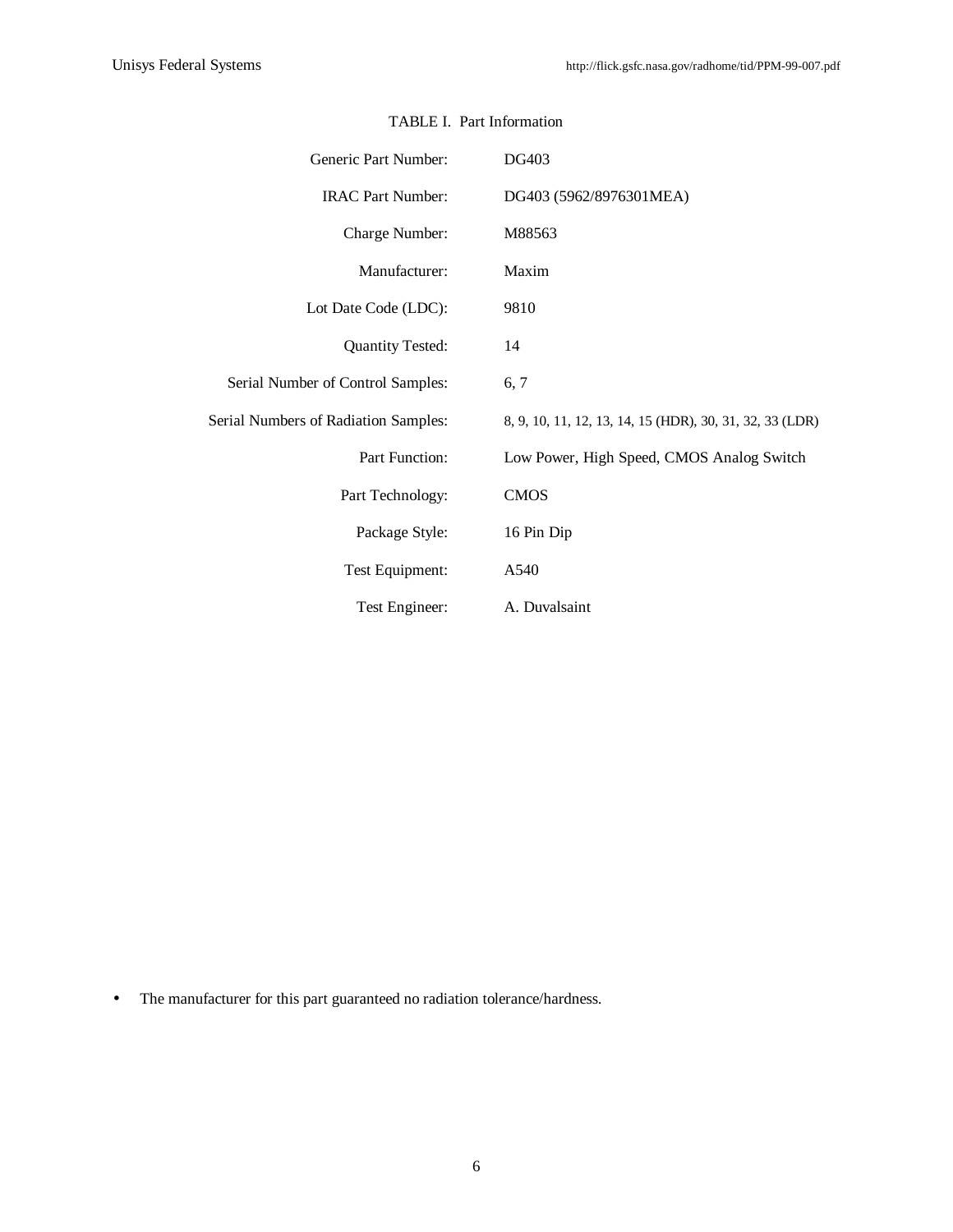| TABLE IIa. Radiation Schedule for DG403 |  |
|-----------------------------------------|--|
|                                         |  |
|                                         |  |
|                                         |  |
|                                         |  |
|                                         |  |
|                                         |  |
|                                         |  |
|                                         |  |
|                                         |  |

Effective Dose Rate = 20,000 RADS/14 DAYS=59.5 RADS/HOUR=0.02 RADS/SEC The effective dose rate is lower than that of the individual radiation steps as it takes into account the interim annealing step and time needed to test the parts.

PARTS WERE IRRADIATED AND ANNEALED UNDER BIAS, SEE FIGURE 1.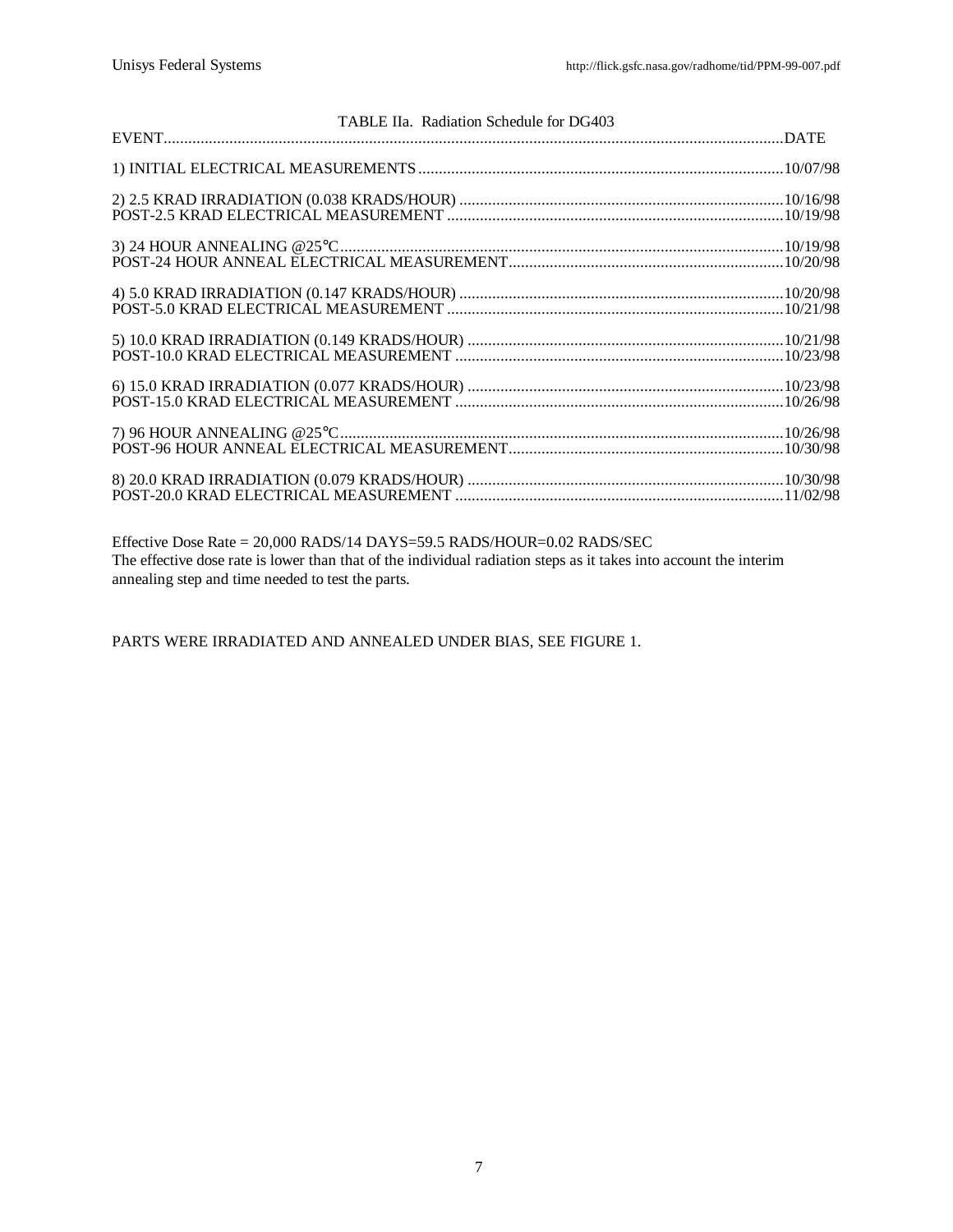| TABLE IIb. Radiation Schedule for DG403                                         |  |
|---------------------------------------------------------------------------------|--|
|                                                                                 |  |
|                                                                                 |  |
|                                                                                 |  |
|                                                                                 |  |
|                                                                                 |  |
|                                                                                 |  |
|                                                                                 |  |
|                                                                                 |  |
|                                                                                 |  |
|                                                                                 |  |
|                                                                                 |  |
|                                                                                 |  |
|                                                                                 |  |
|                                                                                 |  |
|                                                                                 |  |
|                                                                                 |  |
| Effective Dose Rate = $10,000$ RADS/37 DAYS= $11.3$ RADS/HOUR= $0.003$ RADS/SEC |  |

The effective dose rate is lower than that of the individual radiation steps as it takes into account the interim annealing steps and time needed to test the parts.

PARTS WERE IRRADIATED AND ANNEALED UNDER BIAS, SEE FIGURE 1.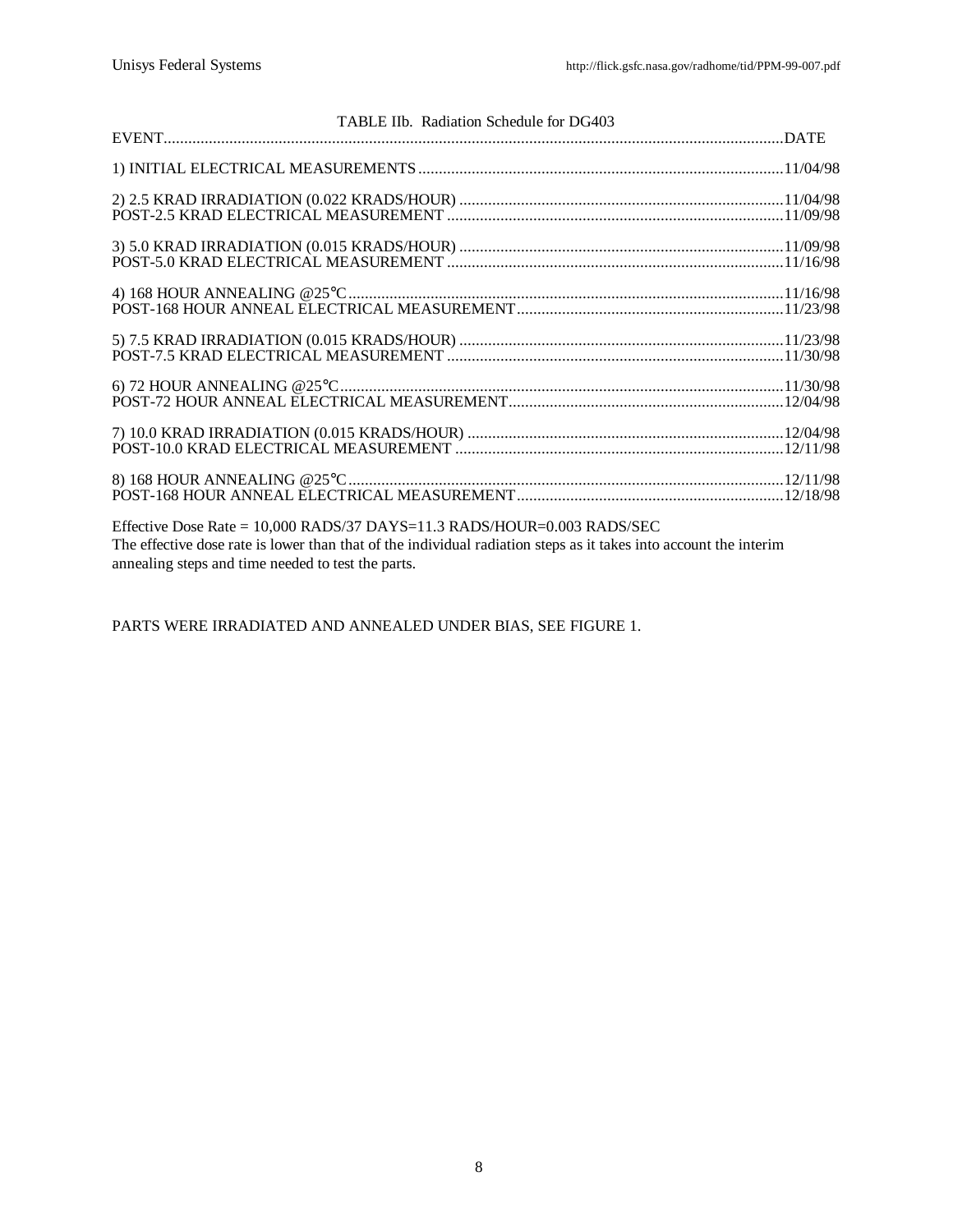| Test     |                                  |       |                                                                                                  | Spec. Lim.       |                |
|----------|----------------------------------|-------|--------------------------------------------------------------------------------------------------|------------------|----------------|
| #        | Parameter                        | Units | Test Conditions /2/3/4                                                                           | min              | max            |
| 1        | functional_100kHz                |       | $P/F   f = 100kHz, VIL = 0.8V, VIH = 2.4V, Load = ±10mA$                                         | $V_{OH}>3.0V$    | $V_{OL}$ <1.0V |
| 10       | IDD_vil                          |       | $nA$ $V_{IN} = 0.0V$                                                                             | $-1000$          | <b>1000</b>    |
| 11       | ISS_vil                          |       | n<br>A $\mathbf{V}_\mathrm{IN} = 0.0\mathbf{V}$                                                  | $-1000$          | <b>1000</b>    |
| 12       | $IDD_$ ih                        |       | $nA$ $V_{IN} = 5.0V$                                                                             | $-1000$          | 1000           |
| 13       | $ISS$ <sub>vih</sub>             |       | $nA$ $V_{IN} = 5.0V$                                                                             | $-1000$          | <b>1000</b>    |
| 20       | IN1_Iil                          |       | $nA$ $V_{IN1} = 0.8V$ , $V_{DD} = 15V$ , $V_{SS} = -15V$                                         | $-1000$          | <b>1000</b>    |
| 21       | IN2_Iil                          |       | $nA V_{IN2} = 0.8V, V_{DD} = 15V, V_{SS} = -15V$                                                 | $-1000$          | <b>1000</b>    |
| 22       | $IN1$ $I$ ih                     |       | $nA$ $V_{N1} = 2.4V$ , $V_{DD} = 15V$ , $V_{SS} = -15V$                                          | $-1000$          | <b>1000</b>    |
| 23       | IN2 Iih                          |       | $nA$ $V_{N2} = 2.4V$ , $V_{DD} = 15V$ , $V_{SS} = -15V$                                          | $-1000$          | 1000           |
| 30       | D1_Idoff_1                       |       | $nA$ $V_{IN1} = 0.8V, V_{DD} = 15V, V_{SS} = -15V$                                               | $-0.25$          | 0.25           |
| 31       | D <sub>2</sub> _Idoff_1          |       | $nA V_{IN2} = 0.8V, V_{DD} = 15V, V_{SS} = -15V$                                                 | $-0.25$          | 0.25           |
| 32       | D3_Idoff_1                       |       | $nA$ $V_{N1} = 2.4V$ , $V_{DD} = 15V$ , $V_{SS} = -15V$                                          | $-0.25$          | 0.25           |
| 33       | D4_Idoff_1                       |       | $nA V_{IN2} = 2.4V, V_{DD} = 15V, V_{SS} = -15V$                                                 | $-0.25$          | 0.25           |
| 34       | D1_Idoff_2                       |       | $nA$ $V_{N1} = 0.8V$ , $V_{DD} = -5V$ , $V_{SS} = 15V$                                           | $-0.25$          | 0.25           |
| 35       | $D2$ _Idoff_2                    |       | $nA$ $V_{N2} = 0.8V$ , $V_{DD} = -5V$ , $V_{SS} = 15V$                                           | $-0.25$          | 0.25           |
| 36       | D3_Idoff_2                       |       | $nA$ $V_{N1} = 2.4V$ , $V_{DD} = -5V$ , $V_{SS} = 15V$                                           | $-0.25$          | 0.25           |
| 37       | D4_Idoff_2                       |       | $nA$ $V_{IN2} = 2.4V$ , $V_{DD} = -5V$ , $V_{SS} = 15V$                                          | $-0.25$          | 0.25           |
| 40       | $S1$ Isoff 1                     |       | $nA$ $V_{N1} = 0.8V$ , $V_{DD} = -15V$ , $V_{SS} = 15V$                                          | $-0.25$          | 0.25           |
| 41       | S2_Isoff_1                       |       | $nA$ $V_{IN2} = 0.8V$ , $V_{DD} = -15V$ , $V_{SS} = 15V$                                         | $-0.25$          | 0.25           |
| 42       | S3_Isoff_1                       |       | $nA$ $V_{N1} = 2.4V$ , $V_{DD} = -15V$ , $V_{SS} = 15V$                                          | $-0.25$          | 0.25           |
| 43       | S4_Isoff_1                       |       | $nA$ $V_{IN2} = 2.4V$ , $V_{DD} = -15V$ , $V_{SS} = 15V$                                         | $-0.25$          | 0.25           |
| 44       | S1 Isoff 2                       |       | $nA$ $V_{N1} = 0.8V$ , $V_{DD} = 15V$ , $V_{SS} = -5V$                                           | $-0.25$          | 0.25           |
| 45       | $S2$ _Isoff_2                    |       | $nA$ $V_{IN2} = 0.8V$ , $V_{DD} = 15V$ , $V_{SS} = -5V$                                          | $-0.25$          | 0.25           |
| 46       | $S3$ Isoff 2                     |       | $nA$ $V_{N1} = 2.4V$ , $V_{DD} = 15V$ , $V_{SS} = -5V$                                           | $-0.25$          | 0.25           |
| 47       | S4 Isoff 2                       |       |                                                                                                  | $-0.25$          | 0.25           |
| 50       | $S1$ Ison 1                      |       | $nA$ $V_{IN2} = 2.4V$ , $V_{DD} = 15V$ , $V_{SS} = -5V$<br>$nA$ $V_{N1} = 2.4V$ , $V_{SS} = 15V$ | $-0.4$           | 0.4            |
| 51       | $S2$ Ison 1                      |       | $nA$ $V_{IN2} = 2.4V$ , $V_{SS} = 15V$                                                           | $-0.4$           | 0.4            |
| 52       | $S3$ Ison 1                      |       | $nA$ $V_{N1} = 0.8V$ , $V_{SS} = 15V$                                                            | $-0.4$           | 0.4            |
| 53       | S4_Ison_1                        |       | $nA$ $V_{IN2} = 0.8V$ , $V_{SS} = -5V$                                                           | $-0.4$           | 0.4            |
| 54       |                                  |       |                                                                                                  | $-0.4$           | 0.4            |
| 55       | $S1$ Ison 2<br>$S2$ Ison 2       |       | $nA$ $V_{N1} = 2.4V$ , $V_{SS} = -5V$                                                            | $-0.4$           | 0.4            |
| 56       | $S3$ Ison 2                      |       | $nA V_{IN2} = 2.4V, V_{SS} = -5V$                                                                | $-0.4$           | 0.4            |
| 57       |                                  |       | $nA$ $V_{N1} = 0.8V$ , $V_{SS} = -5V$<br>$nA$ $V_{IN2} = 0.8V$ , $V_{SS} = -5V$                  | $-0.4$           | 0.4            |
| 60       | $S4$ Ison 2                      |       |                                                                                                  |                  | 0.4            |
|          | $D1$ $Idon_1$                    |       | $nA V_{N1} = 2.4V$ , $V_{DD} = 15V$                                                              | $-0.4$           |                |
| 61<br>62 | $D2$ _Idon_1<br>$D3$ Idon 1      |       | $nA$ $V_{IN2} = 2.4V$ , $V_{DD} = 15V$<br>$nA$ $V_{IN1} = 0.8V$ , $V_{DD} = 15V$                 | $-0.4$<br>$-0.4$ | 0.4<br>0.4     |
|          | D4 Idon 1                        |       |                                                                                                  |                  |                |
| 63       |                                  |       | $nA$ $V_{N2} = 0.8V$ , $V_{DD} = -5V$<br>$nA$ V <sub>IN1</sub> = 2.4V, V <sub>DD</sub> = -5V     | $-0.4$           | 0.4            |
| 64       | $D1$ Idon 2                      |       |                                                                                                  | $-0.4$           | 0.4            |
| 65       | D <sub>2</sub> Idon <sub>2</sub> |       | $nA$ $V_{IN2} = 2.4V$ , $V_{DD} = -5V$                                                           | $-0.4$           | 0.4            |
| 66       | $D3$ Idon 2                      |       | $nA$ $V_{N1} = 0.8V$ , $V_{DD} = -5V$                                                            | $-0.4$           | 0.4            |
| 67       | D4 Idon 2                        |       | $nA$ $V_{IN2} = 0.8V$ , $V_{DD} = -5V$                                                           | $-0.4$           | 0.4            |
| 70       | Rds1_10mA                        |       | $W V_{IN1} = 2.4V, V_{DD} = 0.0V, V_{SS} = 10V$                                                  | 0.0              | 45.0           |
| 71       | Rds2_10mA                        |       | $W V_{IN2} = 2.4V, V_{DD} = 0.0V, V_{SS} = 10V$                                                  | 0.0              | 45.0           |
| 72       | Rds3_10mA                        |       | $W V_{IN1} = 0.8V, V_{DD} = 0.0V, V_{SS} = 10V$                                                  | 0.0              | 45.0           |
| 73       | Rds4_10mA                        |       | $W V_{IN2} = 0.8V, V_{DD} = 0.0V, V_{SS} = 10V$                                                  | 0.0              | 45.0           |
| 74       | Rds1_-10mA                       |       | $W V_{IN1} = 2.4V, V_{DD} = 0.0V, V_{SS} = 10V$                                                  | 0.0              | 45.0           |
| 75       | Rds2_-10mA                       |       | $W V_{IN2} = 2.4V, V_{DD} = 0.0V, V_{SS} = 10V$                                                  | 0.0              | 45.0           |
| 76       | <b>Rds3_-10mA</b>                |       | $W V_{IN1} = 0.8V, V_{DD} = 0.0V, V_{SS} = 10V$                                                  | 0.0              | 45.0           |
| 77       | <b>Rds4_-10mA</b>                |       | $W V_{IN2} = 0.8V, V_{DD} = 0.0V, V_{SS} = 10V$                                                  | 0.0              | 45.0           |

Table III. Electrical Characteristics of DG403 /1

Notes:

1/ These are the manufacturer's non-irradiated data sheet specification limits. The manufacturer provided no postirradiation limits at the time the tests were performed.

2/ The Digital Voltage Level range of the Drivers is from -5.2V to 15.0V. Because of this limitation, Isoff, Idoff and Idon2 are performed as  $V_{SS}$  and  $V_{DD} = -5V$  instead of  $-15V$  and  $15V$  instead of  $15.5V$ . In addition, the test limits for Isoff and Idoff are changed from 250pA to  $\pm 1\mu$ A and the test limits for Idon and Ison are changed from  $\pm 1\mu$ A to  $\pm 1\mu$ A because the "open socket leakage current" for these tests is greater than ±1nA.

3/ For Rds tests,  $V_{DD} = +13.5V$ ,  $V_{SS} = -13.5V$ ,  $I_S = \pm 10$ mA. The Rds test routine contains a correction factor that was derived from bench test data taken on some of the switches.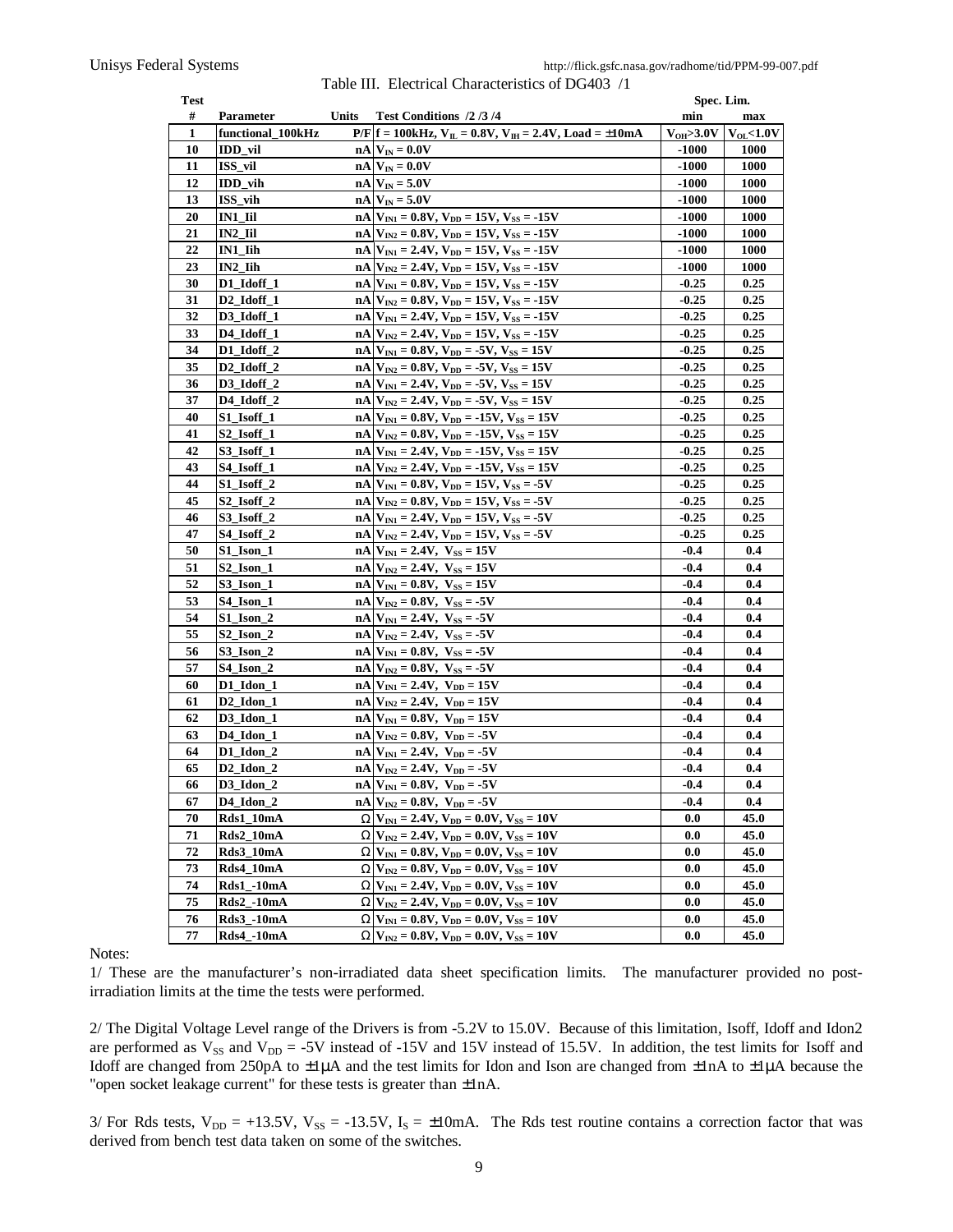# **TABLE IVa: Summary of Electrical Measurements after Total Dose Exposures and Annealing for DG403 /1**

| Dose Rate = $0.02R/s$ |                     |                            |               |      |              |                |                |                       |                  |              |                          |                  |                                       |                |              |              |                          |              |                |                |
|-----------------------|---------------------|----------------------------|---------------|------|--------------|----------------|----------------|-----------------------|------------------|--------------|--------------------------|------------------|---------------------------------------|----------------|--------------|--------------|--------------------------|--------------|----------------|----------------|
|                       |                     |                            |               |      |              |                |                | <b>TDE</b> (kRads Si) | <b>Annealing</b> |              |                          |                  | <b>Total Dose Exposure (kRads Si)</b> |                |              |              | <b>Annealing</b>         |              | TDE (kRads Si) |                |
|                       |                     |                            |               |      |              | <b>Initial</b> | 2.5            |                       |                  | 24 hours     |                          | 5.0              |                                       | 10.0           |              |              | 96 hours                 |              | 20.0           |                |
| <b>Test</b>           |                     |                            | Spec. Lim. /2 |      |              |                |                |                       |                  | @25°C        |                          |                  |                                       |                |              |              | @25 $\mathrm{^{\circ}C}$ |              |                |                |
| #                     | <b>Parameters</b>   | Units                      | min           | max  | mean         | sd             | mean           | sd                    | mean             | sd           | sd<br>sd<br>mean<br>mean |                  |                                       | mean           | sd           | sd<br>mean   |                          | sd<br>mean   |                |                |
| -1                    | Functional 100kHz/3 | P/F                        |               |      | $\mathbf{P}$ |                | $\mathbf{P}$   |                       | $\mathbf{P}$     |              | P                        |                  | $\mathbf{F}$                          |                | $\mathbf{F}$ |              | $\mathbf{F}$             |              | $\mathbf{F}$   |                |
| <b>10</b>             | IDD vil             | mA                         | $-1.0$        | 1.0  | $\bf{0}$     | $\mathbf{0}$   | $\bf{0}$       | $\bf{0}$              | 2.5              | 2.7          | 3.8                      | 2.3              | $\mathbf{0}$                          | $\mathbf{0}$   | 0.04         | 0.02         | 0.03                     | 0.01         | 0.26           | 0.14           |
| 11                    | ISS_vil             | mA                         | $-1.0$        | 1.0  | 1            | $\mathbf{0}$   | $\bf{0}$       | $\mathbf{0}$          | $-2.5$           | 2.7          | $-3.8$                   | 2.3              | $\bf{0}$                              | $\mathbf{0}$   | $-0.05$      | 0.01         | $-0.04$                  | 0.01         | $-0.21$        | 0.12           |
| 12                    | IDD_vih             | mA                         | $-1.0$        | 1.0  | $\bf{0}$     | $\bf{0}$       | $>5$           |                       | $>5$             |              | $>5$                     |                  | 4.4                                   | 1.6            | 0.15         | 0.05         | 0.12                     | 0.05         | 0.26           | 0.14           |
| 13                    | ISS_vih             | mA                         | $-1.0$        | 1.0  | $\mathbf{0}$ | $\bf{0}$       | $\leftarrow 5$ |                       | $\leftarrow 5$   |              | $< -5$                   |                  | $-4.4$                                | 1.8            | $-0.05$      | 0.02         | $-0.04$                  | 0.01         | $-0.21$        | 0.12           |
| 20                    | IN1 Iil             | mA                         | $-1.0$        | 1.0  | $\mathbf{0}$ | $\bf{0}$       | $\bf{0}$       | $\bf{0}$              | $\bf{0}$         | $\bf{0}$     | $\bf{0}$                 | $\boldsymbol{0}$ | $\mathbf{0}$                          | $\mathbf{0}$   | $\bf{0}$     | $\mathbf{0}$ | $\bf{0}$                 | $\bf{0}$     | $\bf{0}$       | $\bf{0}$       |
| 21                    | IN2 Iil             | mA                         | $-1.0$        | 1.0  | $\bf{0}$     | $\bf{0}$       | $\bf{0}$       | $\bf{0}$              | $\bf{0}$         | $\bf{0}$     | $\bf{0}$                 | $\boldsymbol{0}$ | $\bf{0}$                              | $\bf{0}$       | $\bf{0}$     | $\mathbf{0}$ | $\bf{0}$                 | $\bf{0}$     | $\bf{0}$       | $\bf{0}$       |
| 22                    | IN1 Iih             | mA                         | $-1.0$        | 1.0  | $\bf{0}$     | $\mathbf{0}$   | $>5$           |                       | 14.1             | 16.6         | >5                       |                  | 4.5                                   | 1.8            | $\bf{0}$     | $\mathbf{0}$ | $\bf{0}$                 | $\bf{0}$     | $\bf{0}$       | $\bf{0}$       |
| 23                    | IN2 Iih             | m                          | $-1.0$        | 1.0  | $\mathbf{0}$ | $\mathbf{0}$   | $>5$           |                       | 14.1             | 16.6         | >5                       |                  | 4.5                                   | 1.8            | $\mathbf{0}$ | $\mathbf{0}$ | $\bf{0}$                 | $\mathbf{0}$ | $\mathbf{0}$   | $\mathbf{0}$   |
| $30 - 33$             | Idoff <sub>1</sub>  | nA                         | $-0.25$       | 0.25 | $\bf{0}$     | $\mathbf{0}$   | $\bf{0}$       | $\bf{0}$              | $\bf{0}$         | $\bf{0}$     | 1                        | $\mathbf{1}$     | 4409                                  | 2683           | >5000        |              | >5000                    |              | >5000          |                |
| 34-37                 | Idoff <sub>2</sub>  | nA                         | $-0.25$       | 0.25 | $\mathbf{0}$ | $\mathbf{0}$   | $\bf{0}$       | $\bf{0}$              | $\bf{0}$         | $\mathbf{0}$ | 1                        | $\bf{0}$         | $-80$                                 | $\mathbf{0}$   | $-80$        | $\mathbf{0}$ | $-80$                    | $\mathbf{0}$ | $-71$          | 27             |
| $40 - 43$             | Isoff <sub>1</sub>  | nA                         | $-0.25$       | 0.25 | $\bf{0}$     | $\mathbf{0}$   | $\pmb{0}$      | $\bf{0}$              | $\pmb{0}$        | $\bf{0}$     | 3                        | $\mathbf 2$      | 5110                                  | 1643           | >5000        |              | >5000                    |              | >5000          |                |
| 44-47                 | Isoff <sub>2</sub>  | nA                         | $-0.25$       | 0.25 | $\mathbf{0}$ | $\mathbf{0}$   | $\bf{0}$       | $\bf{0}$              | $\bf{0}$         | $\bf{0}$     | 5                        | $\overline{7}$   | $-142$                                | $\mathbf{0}$   | $-142$       | $\mathbf{0}$ | $-142$                   | $\mathbf{0}$ | $-127$         | 47             |
| 50-53                 | Ison 1              | nA                         | $-0.4$        | 0.4  | 19           | $\mathbf{0}$   | 19             | 1                     | 19               | $\mathbf{0}$ | 19                       | $\bf{0}$         | 22                                    | 6              | 19           | $\mathbf{0}$ | 19                       | $\mathbf{0}$ | 17             | $\overline{7}$ |
| 54-57                 | Ison 2              | nA                         | $-0.4$        | 0.4  | $\mathbf{0}$ | $\bf{0}$       | $\bf{0}$       | $\bf{0}$              | $\bf{0}$         | $\bf{0}$     | $\mathbf{0}$             | $\bf{0}$         | $\bf{0}$                              | $\bf{0}$       | $\bf{0}$     | $\bf{0}$     | $\bf{0}$                 | $\bf{0}$     | $\bf{0}$       | $\bf{0}$       |
| 60-63                 | Idon 1              | nA                         | $-0.4$        | 0.4  | 18           | $\mathbf{0}$   | 19             | $\bf{0}$              | 18               | $\bf{0}$     | 18                       | $\boldsymbol{0}$ | 17                                    | $\overline{2}$ | 18           | $\mathbf{0}$ | 18                       | $\mathbf{1}$ | 16             | 6              |
| 64-67                 | Idon 2              | nA                         | $-0.4$        | 0.4  | $\mathbf{0}$ | $\mathbf{0}$   | $\bf{0}$       | $\bf{0}$              | $\bf{0}$         | $\bf{0}$     | $\bf{0}$                 | $\bf{0}$         | $\bf{0}$                              | $\mathbf{0}$   | $\mathbf{0}$ | $\mathbf{0}$ | $\bf{0}$                 | $\bf{0}$     | $\mathbf{0}$   | $\bf{0}$       |
| 70                    | Rds1_10mA           | $\boldsymbol{\mathcal{P}}$ | 0.0           | 35.0 | 18.3         | 0.2            | 18.5           | 0.2                   | 18.3             | 0.1          | 18.5                     | 0.2              | 136                                   | 329            | 950          | $\mathbf{0}$ | 950                      | $\mathbf{0}$ | 950            | $\bf{0}$       |
| 71                    | Rds2_10mA           | $\boldsymbol{?}$           | 0.0           | 35.0 | 18.4         | 0.1            | 18.5           | 0.2                   | 18.4             | 0.1          | 18.6                     | 0.2              | 253                                   | 430            | 950          | 0.2          | 950                      | $\mathbf{0}$ | 950            | $\bf{0}$       |
| 72                    | Rds3_10mA           | $\boldsymbol{\mathcal{P}}$ | 0.0           | 35.0 | 18.3         | 0.2            | 18.6           | 0.2                   | 18.5             | 0.1          | 18.6                     | 0.2              | 834                                   | 329            | 19.5         | 0.3          | 19.6                     | 0.3          | 123            | 310            |
| 73                    | Rds4_10mA           | $\boldsymbol{\mathcal{P}}$ | 0.0           | 35.0 | 18.5         | 0.2            | 18.7           | 0.2                   | 18.7             | 0.1          | 18.9                     | 0.1              | 717                                   | 431            | 19.7         | 0.3          | 19.8                     | 0.3          | 21             | 0.5            |
| 74                    | Rds1_-10mA          | $\ddot{\mathbf{?}}$        | 0.0           | 35.0 | 17.9         | 0.2            | 18.2           | 0.2                   | 18.0             | 0.1          | 18.3                     | 0.2              | 136                                   | 326            | 944          | 0.1          | 944                      | 0.3          | 944            | 0.3            |
| 75                    | Rds2_-10mA          | $\boldsymbol{\mathcal{P}}$ | 0.0           | 35.0 | 18.1         | 0.2            | 18.3           | 0.2                   | 18.1             | 0.1          | 18.5                     | 0.2              | 252                                   | 427            | 944          | 0.3          | 944                      | 0.4          | 944            | 0.5            |
| 76                    | <b>Rds3_-10mA</b>   | $\boldsymbol{\mathsf{?}}$  | 0.0           | 35.0 | 18.0         | 0.2            | 18.3           | 0.1                   | 18.2             | 0.1          | 18.4                     | 0.2              | 828                                   | 327            | 19.4         | 0.3          | 19.6                     | 0.3          | 20.4           | 0.4            |
| 77                    | <b>Rds4_-10mA</b>   | $\ddot{\mathbf{?}}$        | 0.0           | 35.0 | 18.1         | 0.2            | 18.4           | 0.2                   | 18.4             | 0.1          | 18.6                     | 0.1              | 713                                   | 428            | 19.6         | 0.3          | 19.7                     | 0.3          | 20.6           | 0.5            |

Notes:

1/ The mean and standard deviation values were calculated over the eight parts irradiated in this testing. The control samples remained constant throughout testing and are not included in this table.

2/ These are manufacturer's pre-irradiation data sheet specification limits. No post-irradiation limits were provided by the manufacturer at the time the tests were performed.

3/ For this test, a "P" ("F") implies that all parts passed (failed) this functional test at this level.

#### **Radiation sensitive parameters: Functional\_100kHz, IDD, ISS, IN1\_Iih, In2\_Iih, Idoff\_1, Idoff\_2, Isoff\_1, Isoff\_2, Rds\_10mA, Rds\_-10mA.**